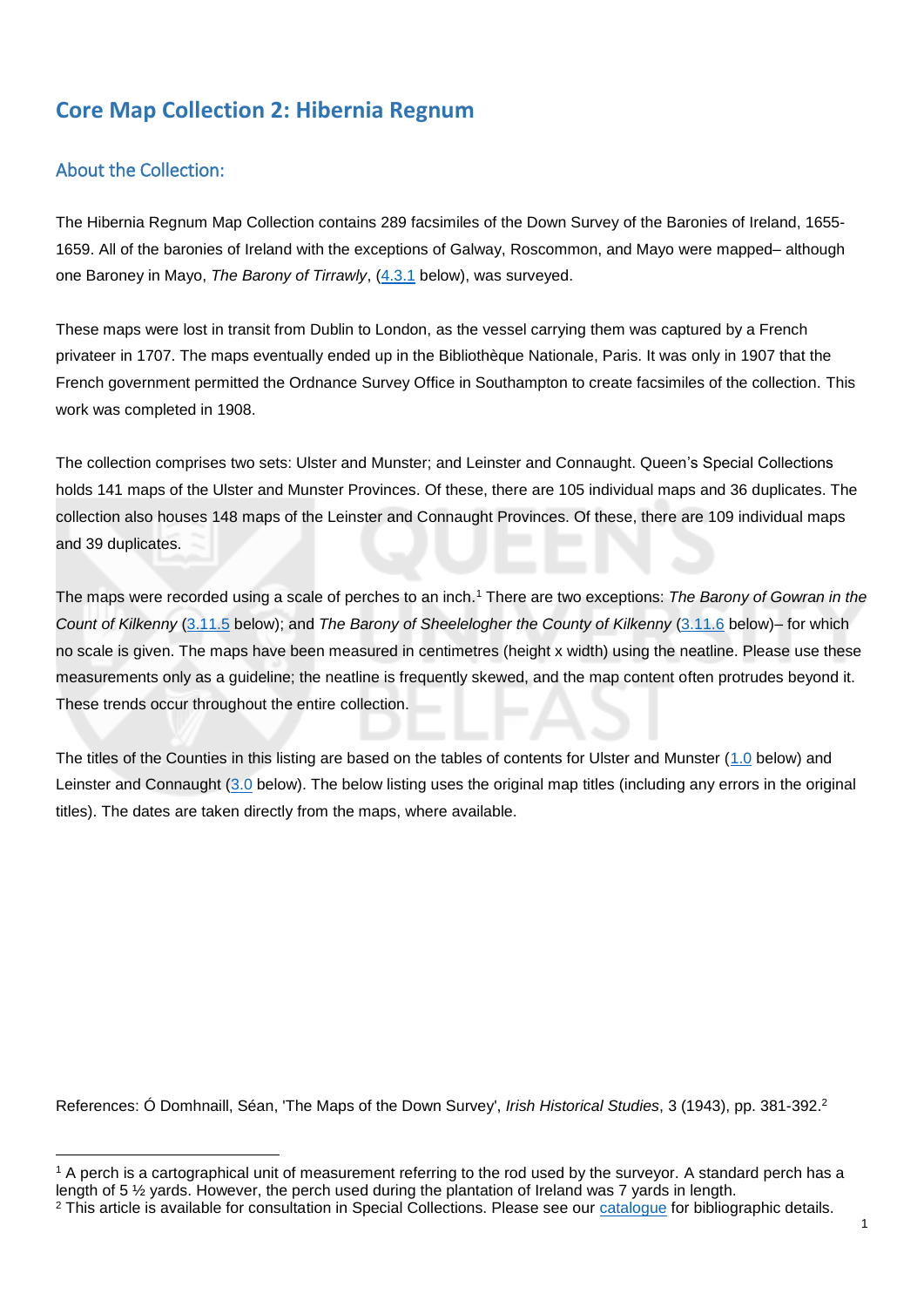### Hibernia Regnum Outline

<span id="page-1-0"></span>

| $\mathbf{1}$   | <b>Ulster Province</b>     |  | p. 3  |
|----------------|----------------------------|--|-------|
| 1.1            | Dunnagall County           |  | p. 3  |
| 1.2            | Londonderry County         |  | p. 3  |
| 1.3            | <b>Antrim County</b>       |  | p. 3  |
| 1.4            | <b>Tyrone County</b>       |  | p. 4  |
| 1.5            | Downe County               |  | p. 4  |
| 1.6            | Monaghon County            |  | p. 4  |
| 1.7            | Ardmagh County             |  | p. 4  |
| 1.8            | Fermanagh County           |  | p. 5  |
| 1.9            | Cavan County               |  | p. 5  |
| $\overline{2}$ | <b>Munster Province</b>    |  | p. 6  |
| 2.1            | <b>Clare County</b>        |  | p. 6  |
| 2.2            | <b>Limrick County</b>      |  | p. 6  |
| 2.3            | <b>Tipperary County</b>    |  | p. 6  |
| 2.4            | <b>Waterford County</b>    |  | p. 7  |
| 2.5            | <b>Corke County</b>        |  | p. 7  |
| 2.6            | <b>Kerry County</b>        |  | p. 8  |
|                |                            |  |       |
| $\overline{3}$ | Leinster Province          |  | p. 10 |
| 3.1            | Louth County               |  | p. 10 |
| 3.2            | <b>Dublin County</b>       |  | p. 10 |
| 3.3            | Et. Meath County           |  |       |
| 3.4            | Wt Meath County            |  | p. 11 |
| 3.5            | Longford County            |  | p. 12 |
| 3.6            | King's County [Offaly]     |  | p. 12 |
| 3.7            | Queenes County [Laois]     |  | p. 12 |
| 3.8            | <b>Kildare County</b>      |  | p. 13 |
| 3.9            | <b>Wicklow County</b>      |  | p. 13 |
| 3.10           | Catherlogh County [Carlow] |  | p. 14 |
| 3.11           | <b>Kilkenney County</b>    |  | p. 14 |
| 3.12           | <b>Wexford County</b>      |  | p. 14 |
| $\overline{4}$ | <b>Connaught Province</b>  |  | p. 16 |
| 4.1            | Letrim County              |  | p. 16 |
| 4.2            | Slego County               |  | p. 16 |
| 4.3            | Mayo County                |  | p. 16 |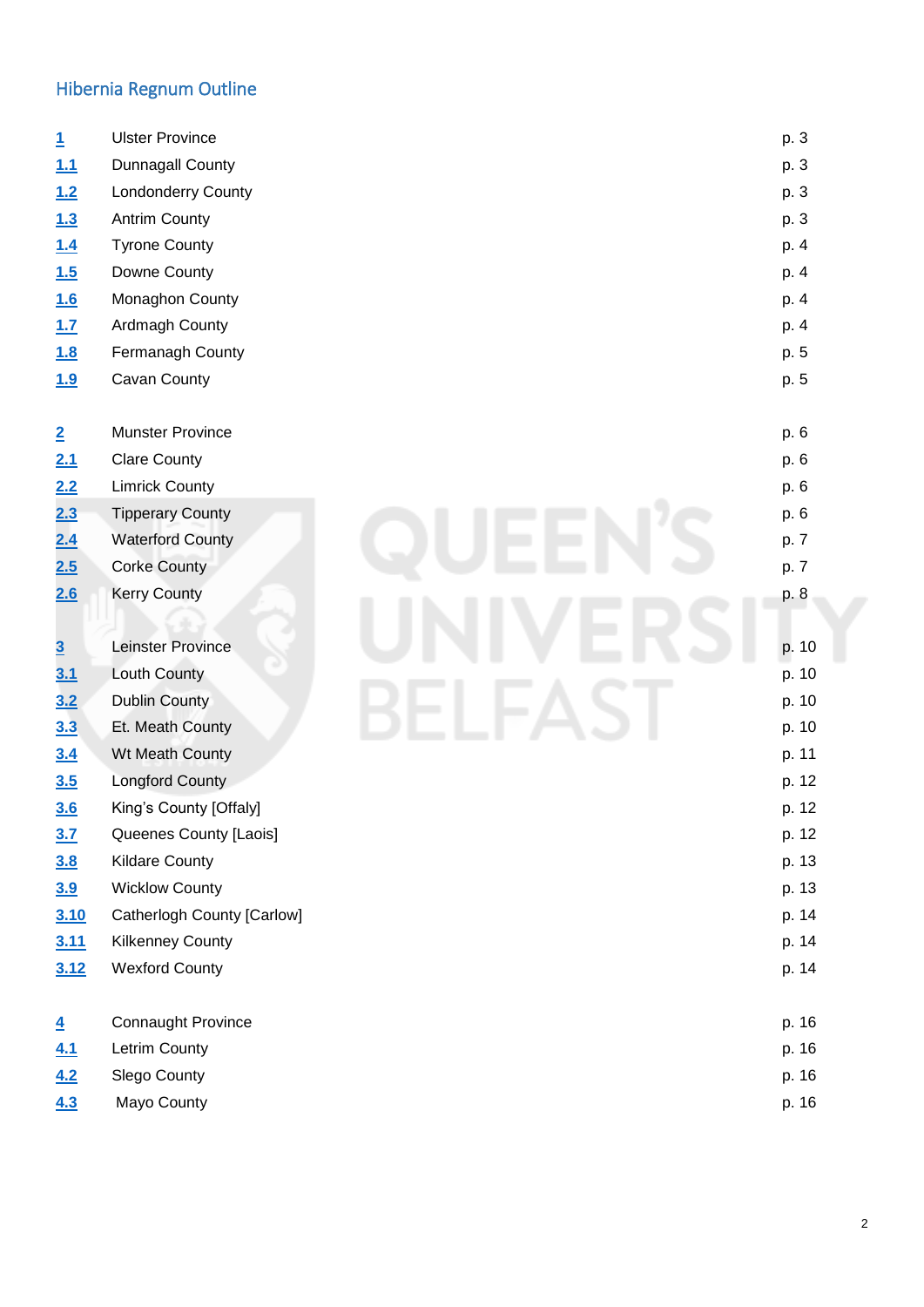1 Ulster Province, 46 individual maps and 18 Duplicates

<span id="page-2-3"></span><span id="page-2-2"></span><span id="page-2-1"></span><span id="page-2-0"></span>

| 1.0   | $[1655-1659]$   | Hibernia Regnum, Ulster and Munster Provinces, Table of Contents, 1 p, 2 copies                                                                   |
|-------|-----------------|---------------------------------------------------------------------------------------------------------------------------------------------------|
| 1.1   |                 | Dunnagall County, 5 individual maps and 2 duplicates                                                                                              |
| 1.1.1 | $[1655-1659]$   | The Barony of Enish-Owen in Dunagall County. Scale: 320 perches to 1 inch. Dimensions:<br>38.9 x 52.7 cm.                                         |
| 1.1.2 | $[1655-1659]$   | The Barony of Killmacrenan in Dunnagaul County. Includes duplicate. Scale: 320 perches to<br>1 inch. Dimensions: 62.7 x 59.6 cm.                  |
| 1.1.3 | $[1655-1659]$   | The Barony of Raphoe in the County of Dunnagal. Scale: 320 perches to 1 inch. Dimensions:<br>39.6 x 53.7 cm.                                      |
| 1.1.4 | $[1655-1659]$   | The Barony of Boylagh, and Bannagh in the County of Dunnagal. Includes duplicate. Scale:<br>320 perches to 1 inch. Dimensions: 59.5 x 64.6 cm.    |
| 1.1.5 | $[1655-1659]$   | The Barony of Tyrehugh in Dunnagal County. Scale: 320 perches to 1 inch. Dimensions: 39 x<br>52.6 cm.                                             |
| 1.2   |                 | Londonderry County, 5 individual maps, no duplicates                                                                                              |
| 1.2.1 | $[1655-1659]$   | The Libertis of the Towne of Coleraine in Londonderry County. Scale: 160 perches to 1 inch.<br>Dimensions: 39 x 53 cm.                            |
| 1.2.2 | $[1655-1659]$   | The Barony of Colerain in Londonderry County. Scale: 320 perches to 1 inch. Dimensions:<br>38.6 x 52.4 cm.                                        |
| 1.2.3 | $[1655 - 1659]$ | The Barony of Kenoght in Londonderry County. Scale: 320 perches to 1 inch. Dimensions:<br>38.4 x 52.6 cm.                                         |
| 1.2.4 | $[1655-1659]$   | The Barony of Tyrkerrin in the County of Londonderry. Scale: 320 perches to 1 inch.<br>Dimensions: 38.7 x 52.9 cm.                                |
| 1.2.5 | $[1655-1659]$   | The Barony of Loghinsholin in Londonderry County. Scale: 320 perches to 1 inch.<br>Dimensions: 38.9 x 53 cm.                                      |
| 1.3   |                 | Antrim County, 9 individual maps and 3 duplicates                                                                                                 |
| 1.3.1 | $[1655-1659]$   | The Barony of Cary in the County of Antrim. Includes duplicate. Scale: 160 perches to 1 inch.<br>Dimensions: 52.4 x 66.6 cm.                      |
| 1.3.2 | $[1655-1659]$   | The Barony of Dunluce in the County of Antrim. Includes duplicate. Scale: 160 perches to 1<br>inch. Dimensions: 58.9 x 75.2 cm.                   |
| 1.3.3 | $[1655-1659]$   | The Barony of Killconway in Antrim County. Includes duplicate. Scale: 160 perches to 1 inch.<br>Dimensions: 40.1 x 53.9 cm.                       |
| 1.3.4 | $[1655-1659]$   | The Barony of Glenarne in Antrim County. 2 sheets. Scale: 160 perches to 1 inch.<br>Dimensions: Sheet 1, 38.2 x 51.8 cm; Sheet 2, 38.2 x 51.8 cm. |
| 1.3.5 | $[1655-1659]$   | The Baroney of Antrim in the County of Antrim. Scale: 320 perches to 1 inch. Dimensions: 39<br>x 52.9 cm.                                         |
| 1.3.6 | $[1655-1659]$   | The Barony of Toome in ye County of Antrim. Scale: 320 perches to 1 inch. Dimensions: 39.6<br>x 54.2 cm.                                          |
| 1.3.7 | $[1655-1659]$   | The Barony of Bellfast in the County of Antrim. Scale: 320 perches to 1 inch. Dimensions: 39                                                      |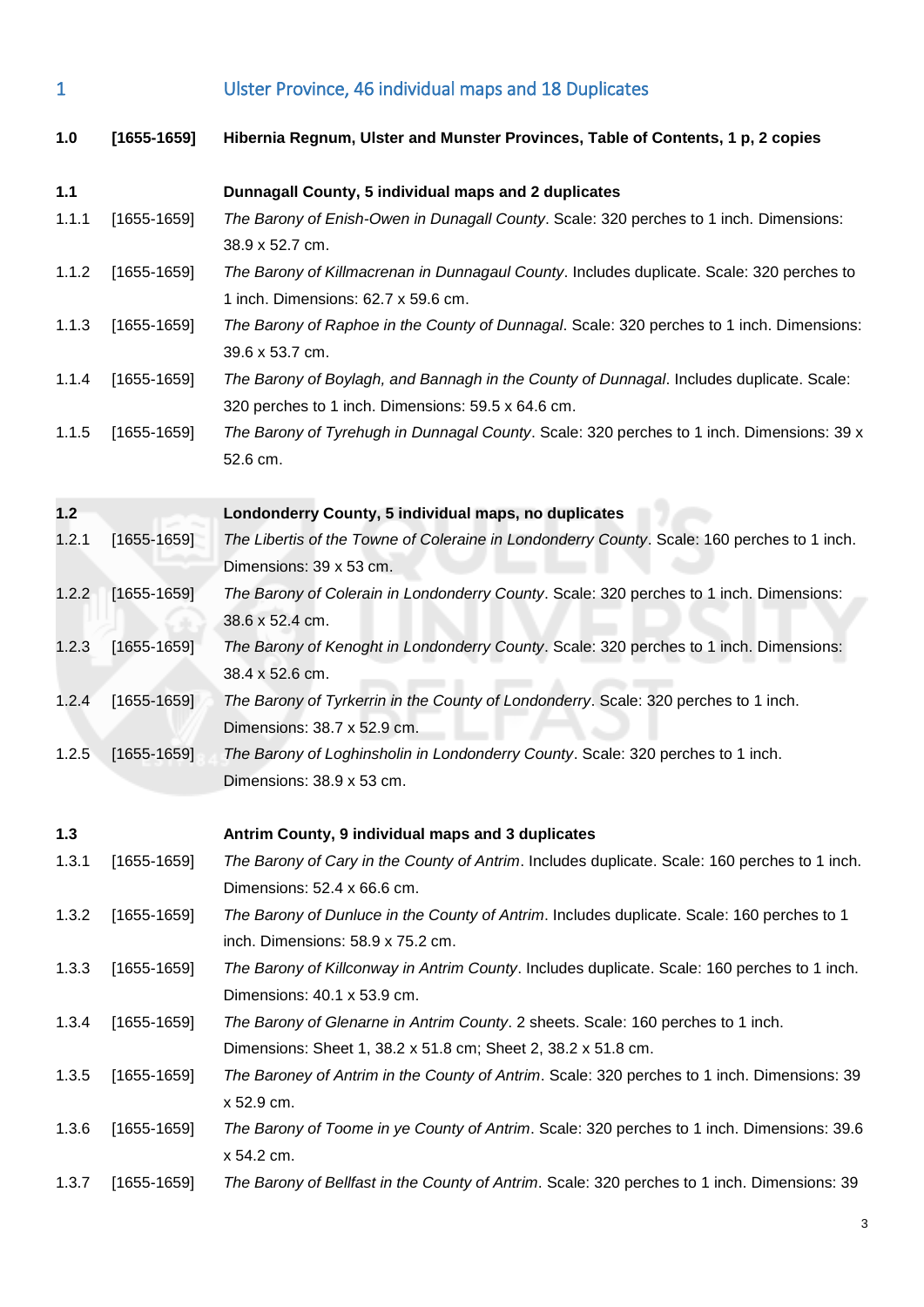<span id="page-3-3"></span><span id="page-3-2"></span><span id="page-3-1"></span><span id="page-3-0"></span>

|       |               | x 53.2 cm.                                                                                                                      |
|-------|---------------|---------------------------------------------------------------------------------------------------------------------------------|
| 1.3.8 | $[1655-1659]$ | The Barony of Massareene in the County of Antrim. Scale: 320 perches to 1 inch.<br>Dimensions: 38.9 x 52.7 cm.                  |
| 1.3.9 | $[1655-1659]$ | The County Palatine of Carrickfergus in Antrim County. Scale: 160 perches to 1 inch.                                            |
|       |               | Dimensions: 38.6 x 52.5 cm.                                                                                                     |
|       |               |                                                                                                                                 |
| 1.4   |               | Tyrone County, 3 individual maps and 2 duplicates                                                                               |
| 1.4.1 | $[1655-1659]$ | The Barony of Strabane in Tyrone County. Includes duplicate. Scale: 320 perches to 1 inch.<br>Dimensions: 38.5 x 51.6 cm.       |
| 1.4.2 | $[1655-1659]$ | The Barony of Omy in the County of Tyrone. Includes duplicate. Scale: 320 perches to 1                                          |
|       |               | inch. Dimensions: 38.6 x 68.3 cm.                                                                                               |
| 1.4.3 | $[1655-1659]$ | The Barony of Dungannon in ye County of Tyrone. Scale: 320 perches to 1 inch. Dimensions:<br>38.9 x 53.4 cm.                    |
| 1.5   |               | Downe County, 5 individual maps and 1 duplicate                                                                                 |
| 1.5.1 | $[1655-1659]$ | The Barony of Ards in the County of Downe. Scale: 320 perches to 1 inch. Dimensions: 39 x                                       |
|       |               | 52.9 cm.                                                                                                                        |
| 1.5.2 | $[1655-1659]$ | The Barony of Lecale in ye County of Downe. Scale: 320 perches to 1 inch. Dimensions: 39 x                                      |
|       |               | 52.9 cm.                                                                                                                        |
| 1.5.3 | $[1655-1659]$ | The Barony of Kinealerty in the County of Downe. Scale: 160 perches to 1 inch. Dimensions:                                      |
|       |               | 38.2 x 52.3 cm.                                                                                                                 |
| 1.5.4 | $[1655-1659]$ | The Lower Barrony of Evagh in the County of Downe. Includes duplicate. Scale: 160 perches                                       |
|       |               | to 1 inch. Dimensions: 76.7 x 52.6 cm.                                                                                          |
| 1.5.5 | $[1655-1659]$ | The Barony of Upper Eveagh in the County of Downe. Scale: 320 perches to 1 inch.                                                |
|       |               | Dimensions: 40.1 x 53.8 cm.                                                                                                     |
|       |               |                                                                                                                                 |
| 1.6   |               | Monaghon County, 4 individual maps and 2 duplicates                                                                             |
| 1.6.1 | $[1655-1659]$ | The Barony of Trough in the County of Monoghon. Lau & Rob Jackson. Scale: 160 perches to<br>1 inch. Dimensions: 36.4 x 49.7 cm. |
| 1.6.2 | 1657          | The Barony of Monnoghon in Monoghon County. Includes duplicate. Laurence & Robt                                                 |
|       |               | Jackson. Scale: 160 perches to 1 inch. Dimensions: 42.9 x 70.5 cm.                                                              |
| 1.6.3 | 1657          | The Barony of Dartry in the County of Monoghon. Laurc & Robt Jackson. Scale: 160 perches                                        |
|       |               | to 1 inch. Dimensions: 37.4 x 51.2 cm.                                                                                          |
| 1.6.4 | $[1655-1659]$ | The Barony of Cremorne in Monohon County. Includes duplicate. Scale: 160 perches to 1                                           |
|       |               | inch. Dimensions: 48.5 x 72.9 cm.                                                                                               |
| 1.7   |               | Ardmagh County, 5 individual maps and 2 duplicates                                                                              |
| 1.7.1 | $[1655-1659]$ | The Barony of Onealand in Ardmagh County. Scale: 320 perches to 1 inch. Dimensions: 39 x                                        |
|       |               | 53 cm.                                                                                                                          |
| 1.7.2 | $[1655-1659]$ | The Barony of Ardmagh in Ardmagh County. Includes duplicate. Scale: 160 perches to 1                                            |
|       |               | inch. Dimensions: 38.2 x 75 cm.                                                                                                 |
| 1.7.3 | $[1655-1659]$ | The Barony of Towrany in Ardmagh County. Includes duplicate. Geo Marshall. Scale: 160                                           |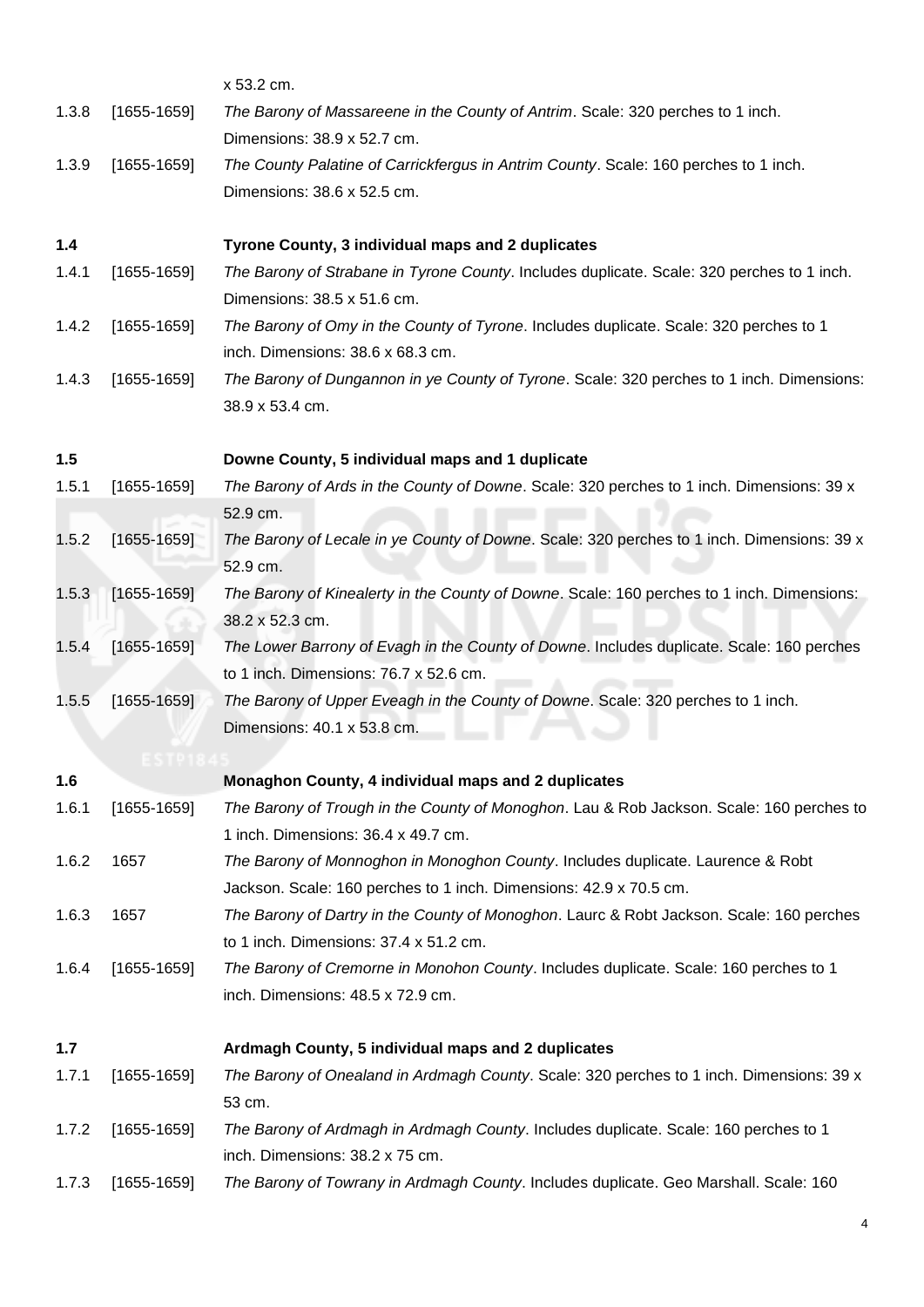<span id="page-4-1"></span><span id="page-4-0"></span>

|       |               | perches to 1 inch. Dimensions: 36.4 x 60.2 cm.                                              |
|-------|---------------|---------------------------------------------------------------------------------------------|
| 1.7.4 | $[1655-1659]$ | The Barony of Tews in the County of Ardmagh. 2 sheets. Scale: 160 perches to 1 inch.        |
|       |               | Dimensions: Sheet 1, 38.1 x 52 cm; Sheet 2, 38.3 x 51.7 cm.                                 |
| 1.7.5 | $[1655-1659]$ | The Barony of Oryer in the County of Ardmagh. 2 sheets. Scale: 160 perches to 1 inch.       |
|       |               | Dimensions: Sheet 1, 37.5 x 52 cm; Sheet 2, 37.5 x 51.5 cm.                                 |
| 1.8   |               | Fermanagh County, 3 individual maps and 2 duplicates                                        |
| 1.8.1 | 1657          | The Barony of Magherboy in Fermanagh County. Includes duplicate. Tho West. Scale: 160       |
|       |               | perches to 1 inch. Dimensions: 35.5 x 89.5 cm.                                              |
| 1.8.2 | 1657          | The Baroni of Magherestrephana in Farmannagh County. Tho. West. Scale: 160 perches to 1     |
|       |               | inch. Dimensions: 38.4 x 52.5 cm.                                                           |
| 1.8.3 | 1657          | The Barony of Clanawly in the County of Fermanagh. Includes duplicate. Tho West. Scale:     |
|       |               | 160 perches to 1 inch. Dimensions: 37.9 x 72.4 cm.                                          |
| 1.9   |               | Cavan County, 7 individual maps and 4 duplicates                                            |
| 1.9.1 | $[1655-1659]$ | The Barony of Tullaghagh in Cavan County. Includes duplicate. Scale: 160 perches to 1 inch. |
|       |               | Dimensions: 39 x 76 cm.                                                                     |
| 1.9.2 | $[1655-1659]$ | The Parishes of Killasandra and Kildallan in ye Halfe Barony of Tullaghoghnono in Cavan     |
|       |               | County. Includes duplicate. Scale: 160 perches to 1 inch. Dimensions: 38.5 x 52.5 cm.       |
| 1.9.3 | $[1655-1659]$ | The Barony of Loghtee in the County of Cavan. Scale: 320 perches to 1 inch. Dimensions:     |
|       |               | 37.7 x 51.9 cm.                                                                             |
| 1.9.4 | $[1655-1659]$ | The Barony of Tullaghgarvy in the County of Cavan. Includes duplicate. Scale: 160 perches   |
|       |               | to 1 inch. Dimensions: 49 x 70.4 cm.                                                        |
| 1.9.5 | $[1655-1659]$ | The Barony of Clonchy in the County of Cavan. Scale: 160 perches to 1 inch. Dimensions:     |
|       |               | 37.1 x 58 cm.                                                                               |
| 1.9.6 | $[1655-1659]$ | The Barony of Casetleraghen in Cavan County. Includes duplicate. Scale: 160 perches to 1    |
|       |               | inch. Dimensions: 45.2 x 74.3 cm.                                                           |
| 1.9.7 | 1657          | The Barony of Clonmoghan in the County of Cavan. Giles Gilbert. Scale: 160 perches to 1     |
|       |               | inch. Dimensions: 37.4 x 51.2 cm.                                                           |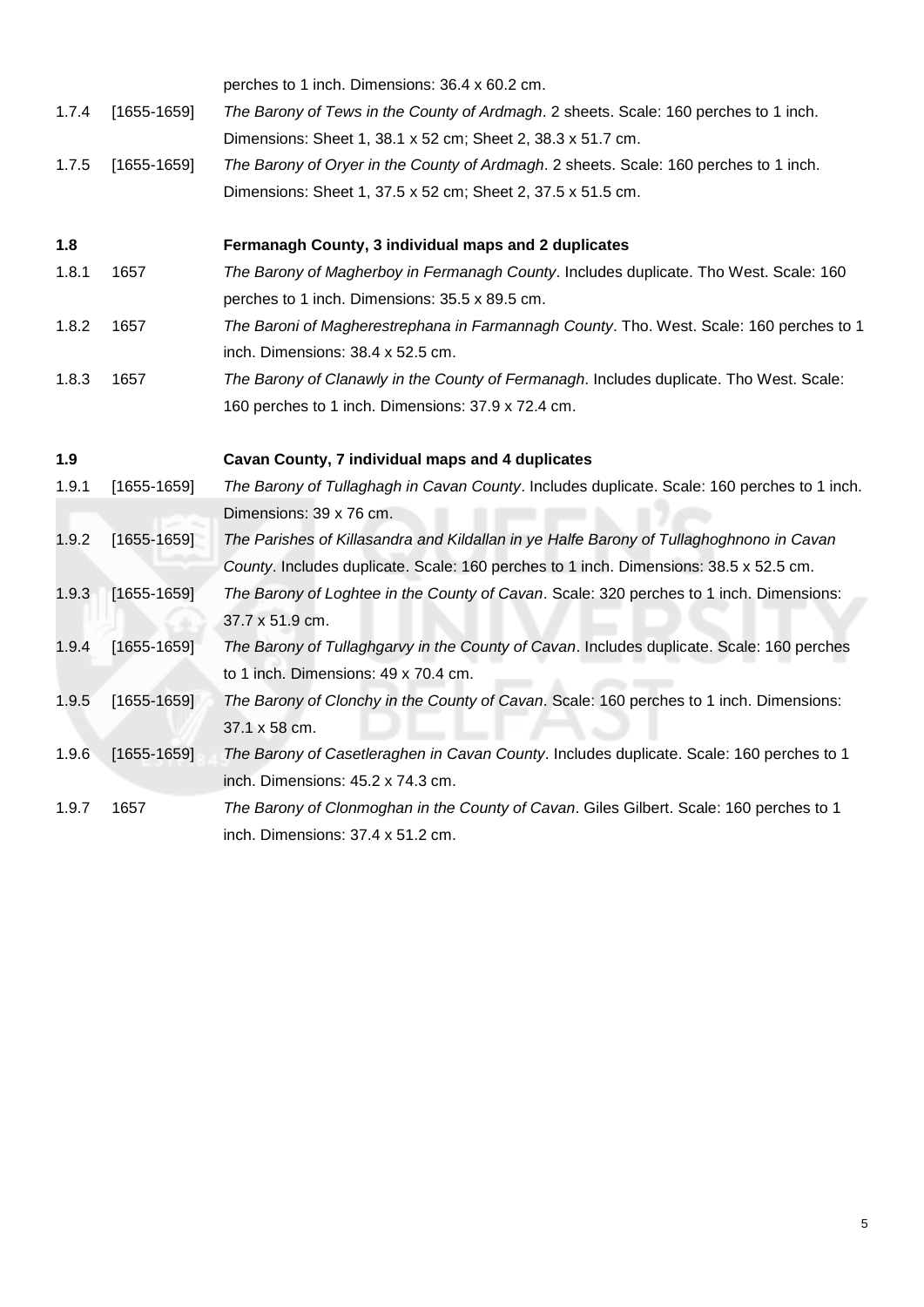<span id="page-5-3"></span><span id="page-5-2"></span><span id="page-5-1"></span><span id="page-5-0"></span>

| $\overline{2}$ |                    | Munster Province, 59 individual maps and 18 duplicates                                                                                       |
|----------------|--------------------|----------------------------------------------------------------------------------------------------------------------------------------------|
|                |                    |                                                                                                                                              |
| 2.1            |                    | Clare County, 3 individual maps and 1 duplicate<br>The Barony of Corkumro in Clare County. Includes duplicate. Scale: 160 perches to 1 inch. |
| 2.1.1          | $[1655-1659]$      | Dimensions: 58.2 x 54.1 cm.                                                                                                                  |
| 2.1.2          | 1658-1659          | The Baronie of Bunratty in the County of Clare. Scale: 320 perches to 1 inch. Dimensions: 38<br>x 53.3 cm.                                   |
| 2.1.3          | $[1655-1659]$      | The Barony of Moyfarto in the County of Clare. Scale: 320 perches to 1 inch. Dimensions:                                                     |
|                |                    | 37.7 x 51.5 cm.                                                                                                                              |
| 2.2            |                    | Limrick County, 12 individual maps and 4 duplicates                                                                                          |
| 2.2.1          | $[1655-1659]$      | The North Liberties of Lymrick in ye Barony of Bunratty & Parishes of Kilely and St. Munthin.                                                |
|                |                    | Scale: 40 perches to 1 inch. Dimensions: 38.4 x 51.7 cm.                                                                                     |
| 2.2.2          | $[1655-1659]$      | The Liberties of the Citty of Limrick. Scale: 160 perches to 1 inch. Dimensions: 38.2 x 52.1<br>cm.                                          |
| 2.2.3          | $[1655-1659]$      | The Barony of Clanwilliam in the County of Limrick. Scale: 160 perches to 1 inch.                                                            |
|                |                    | Dimensions: 38.8 x 62.6 cm.                                                                                                                  |
| 2.2.4          | $[1655-1659]$      | The Barony of Ownthenybegg in Limrick County. Scale: 160 perches to 1 inch. Dimensions:                                                      |
|                |                    | 39 x 52.6 cm.                                                                                                                                |
| 2.2.5          | 1657               | The Barony of Counnagh in Limrick County. Lewis Smith. Scale: 160 perches to 1 inch.                                                         |
|                |                    | Dimensions: 35.3 x 51.7 cm.                                                                                                                  |
| 2.2.6          | $[1655-1659]$      | The Barony of the Smale County in the County of Limrick. Includes duplicate. Tho Jackson.                                                    |
|                |                    | Scale: 160 perches to 1 inch. Dimensions: 39.1 x 53.5 cm.                                                                                    |
| 2.2.7          | 1657               | The Barony of Poblebriane in the County of Limerick. Lewis Smith. Scale: 160 perches to 1                                                    |
|                |                    | inch. Dimensions: 35.5 x 50.5 cm.                                                                                                            |
| 2.2.8          | 1657               | The Barony of Kenry in the County of Limrick. Lewis Smith. Scale: 160 perches to 1 inch.<br>Dimensions: 36 x 51 cm.                          |
| 2.2.9          | 1658               | The Barony or Connello in the County of Limrick. Lewis Smith. Includes duplicate. Scale: 320                                                 |
|                |                    | perches to 1 inch. Dimensions: 54.7 x 53 cm.                                                                                                 |
|                | 2.2.10 [1655-1659] | The Barony of Coshma in the County of Limrick. Includes duplicate. Scale: 160 perches to 1                                                   |
|                |                    | inch. Dimensions: 39.3 x 71.5 cm.                                                                                                            |
| 2.2.11         | $[1655-1659]$      | The Liberties of Kilmallocke in Limrick County. Includes duplicate. Scale: 40 perches to 1                                                   |
|                |                    | inch. Dimensions: 57 x 60.8 cm.                                                                                                              |
|                | 2.2.12 [1655-1659] | The Barony of Coehlea in the County of Limrick. Scale: 160 perches to 1 inch. Dimensions:                                                    |
|                |                    | 39 x 53 cm.                                                                                                                                  |
| 2.3            |                    | Tipperary County, 12 individual maps and 6 duplicates                                                                                        |
| 2.3.1          | $[1655-1659]$      | The Barony of Lower Ormond in the County of Tipperarie. Includes duplicate. Scale: 160                                                       |
|                |                    | perches to 1 inch. Dimensions: 94.3 x 53.7 cm.                                                                                               |
| 2.3.2          | $[1655-1659]$      | The Barony of Upper Ormond in the County of Tipperary. Includes duplicate. Scale: 160                                                        |
|                |                    | perches to 1 inch. Dimensions: 54.6 x 54.5 cm.                                                                                               |
| 2.3.3          | $[1655-1659]$      | The Barony of Owny & Arra in the County of Tipperary. Includes duplicate. Scale: 160                                                         |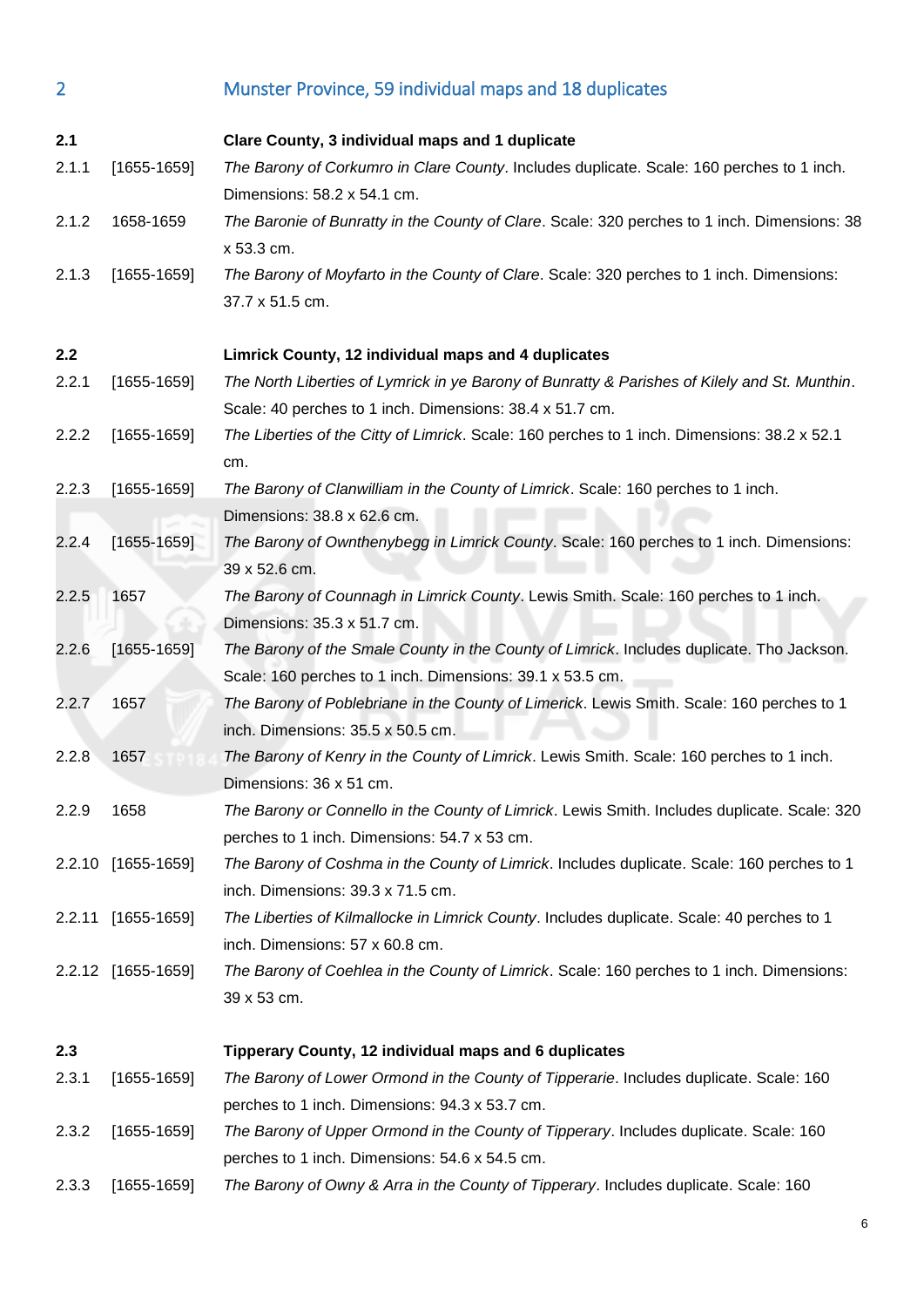<span id="page-6-1"></span><span id="page-6-0"></span>

|        |                    | perches to 1 inch. Dimensions: 78.2 x 62.8 cm.                                                |
|--------|--------------------|-----------------------------------------------------------------------------------------------|
| 2.3.4  | $[1655-1659]$      | The Territory of Kilnelongurty in Tipperary County. Scale: 160 perches to 1 inch. Dimensions: |
|        |                    | 38.5 x 52.5 cm.                                                                               |
| 2.3.5  | 1657               | The Territory of Ileagh in the County of Tipperary. Willm Brudnell & John Courtney for        |
|        |                    | John Humfrys Scale: 80 perches to 1 inch. Dimensions: 39.3 x 55.5 cm.                         |
| 2.3.6  | $[1655-1659]$      | The Halfe Barony of Ikerin in the County of Tipperary. Includes duplicate. Scale: 160 perches |
|        |                    | to 1 inch. Dimensions: 51.7 x 57 cm.                                                          |
| 2.3.7  | $[1655-1659]$      | The Halfe Barony of Eliogurty in the County of Tipperary. Scale: 320 perches to 1 inch.       |
|        |                    | Dimensions: 36.3 x 50 cm.                                                                     |
| 2.3.8  | $[1655-1659]$      | The Barony of Slevardagh and Compsey in the County of Tipperary. Scale: 320 perches to 1      |
|        |                    | inch. Dimensions: 39.4 x 52.7 cm.                                                             |
| 2.3.9  | $[1655-1659]$      | The Barony of Middle Third in the County of Tipperary. Wm. Brundinell. Scale: 320 perches to  |
|        |                    | 1 inch. Dimensions: 37 x 51.5 cm.                                                             |
| 2.3.10 | $[1655-1659]$      | The Territory of Kilnemanagh in the County of Tipperary. Includes duplicate. Scale: 160       |
|        |                    | perches to 1 inch. Dimensions: 48.5 x 52.7 cm.                                                |
|        | 2.3.11 [1655-1659] | The Barony of Clanwilliam in Tipperary County. Wm. Brundinell & John Courtney. Scale: 320     |
|        |                    | perches to 1 inch. Dimensions: 37 x 50.2 cm.                                                  |
|        | 2.3.12 [1655-1659] | The Barony of Iffa and Offa in Tipperary County. Includes duplicate. Scale: 320 perches to 1  |
|        |                    | inch. Dimensions: 37.9 x 75 cm.                                                               |
|        |                    |                                                                                               |
| 2.4    |                    | <b>Waterford County, 7 individual maps</b>                                                    |
| 2.4.1  | $[1655 - 1659]$    | The Barony of Galteir in Waterfoord County. Francis Cooper. Scale: 160 perches to 1 inch.     |
|        |                    | Dimensions: 38.5 x 53.1 cm.                                                                   |
| 2.4.2  | 1657               | The Liberties of the City of Waterford. Francis Cooper. Scale: 80 perches to 1                |
|        |                    | inch. Dimensions: 37 x 49.3 cm.                                                               |
| 2.4.3  | $[1655-1659]$      | The Barony of Midlethird in the County of Waterford. Scale: 160 perches to 1 inch.            |
|        |                    | Dimensions: 38.5 x 52.6 cm.                                                                   |
| 2.4.4  | $[1655-1659]$      | The Barony of Upperthird in the County of Waterford. Scale: 320 perches to 1 inch.            |
|        |                    | Dimensions: 38.8 x 52.3 cm.                                                                   |
| 2.4.5  | $[1655-1659]$      | The Barony of Glaneyhyry in the County of Waterford. Scale: 160 perches to 1 inch.            |
|        |                    | Dimensions: 38.6 x 53 cm.                                                                     |
| 2.4.6  | 1657               | The Barony of Deeces in the County of Waterford. Fr. Cooper. Scale: 320 perches to 1 inch.    |
|        |                    | Dimensions: 37.7 x 51.2 cm.                                                                   |
| 2.4.7  | 1657               | The Barony of Coshmore & Coshbrid in the County of Waterford. Francis Cooper. Scale: 320      |
|        |                    | perches to 1 inch. Dimensions: 37.5 x 51.3 cm.                                                |
| 2.5    |                    | Corke County, 17 individual maps and 4 duplicates                                             |
| 2.5.1  | $[1655-1659]$      | The Barony of Duhallo in the County of Corke. Scale: 320 perches to 1 inch. Dimensions:       |
|        |                    | 38.1 x 52 cm.                                                                                 |
| 2.5.2  | $[1655-1659]$      | The Barony of Orrery & Kilmore in the County of Corke. Scale: 320 perches to 1 inch.          |
|        |                    | Dimensions: 36.7 x 49.3 cm.                                                                   |
| 2.5.3  | $[1655-1659]$      | The Barony of Armoy als Farmoy in Corke County. Includes duplicate. Scale: 320 perches to     |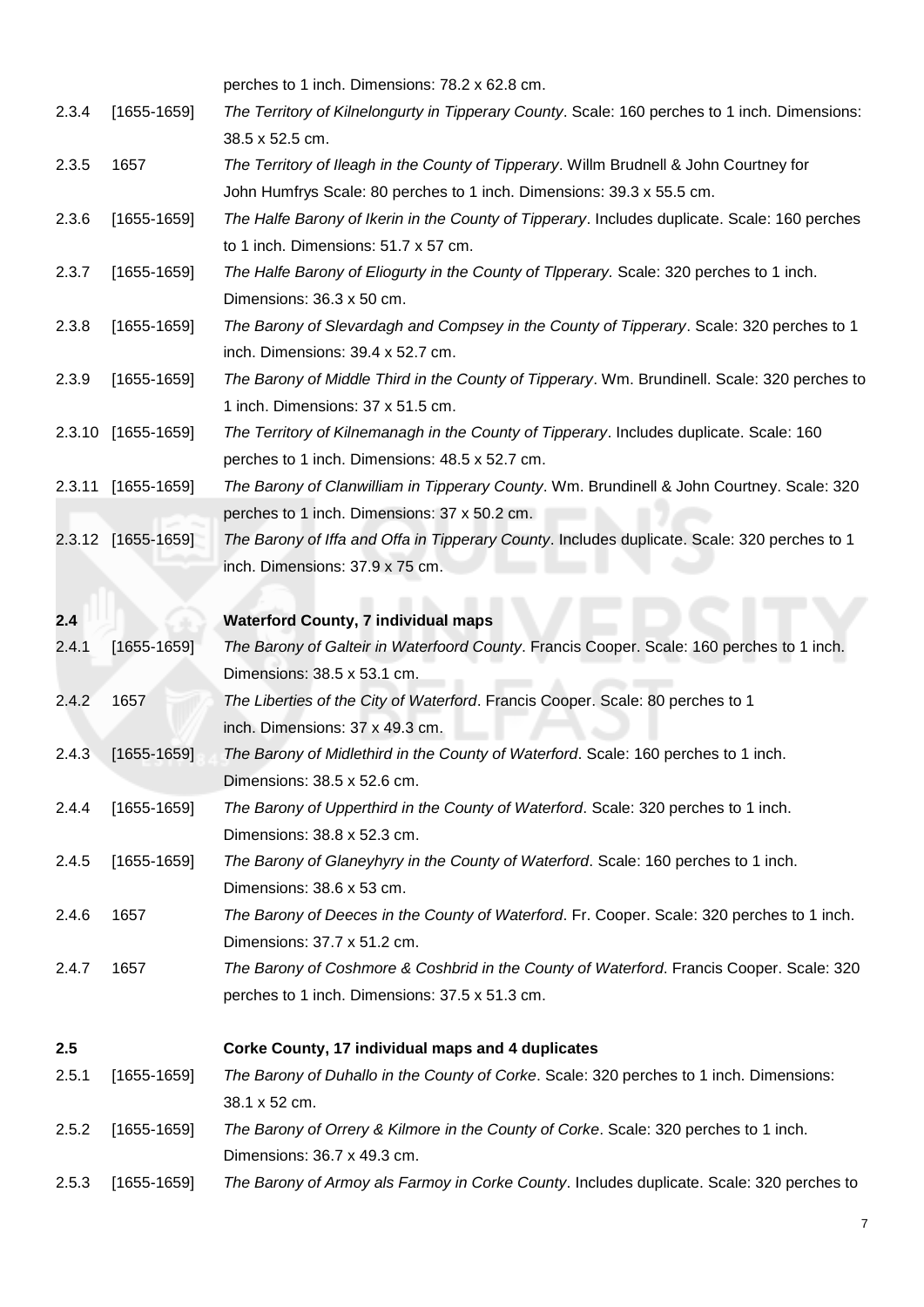<span id="page-7-0"></span>

|       |                    | 1 inch. Dimensions: 50.1 x 51.4 cm.                                                                                                          |
|-------|--------------------|----------------------------------------------------------------------------------------------------------------------------------------------|
| 2.5.4 | $[1655-1659]$      | The Barony of Condons and Clangibbon in Corke County. Scale: 320 perches to 1 inch.                                                          |
|       |                    | Dimensions: 37.4 x 50.3 cm.                                                                                                                  |
| 2.5.5 | $[1655-1659]$      | Kilnatalloone Barony in the County of Corke. Scale: 320 perches to 1 inch. Dimensions: 40 x                                                  |
|       |                    | 53.7 cm.                                                                                                                                     |
| 2.5.6 | $[1655-1659]$      | The Barony of Imokilly in the County of Corke. Henry Osbourne. Scale: 320 perches to 1 inch.<br>Dimensions: 39 x 52.6 cm.                    |
| 2.5.7 | $[1655-1659]$      | The Barony of Barrimore in the County of Corke Scale: 320 perches to 1 inch. Dimensions:<br>38.2 x 49 cm.                                    |
| 2.5.8 | $[1655-1659]$      | The Liberties of the Cittie of Corke. Henry Osbourne. Includes duplicate. Scale: 160 perches                                                 |
|       |                    | to 1 inch. Dimensions: 47.7 x 51.1 cm.                                                                                                       |
| 2.5.9 | $[1655-1659]$      | Barretts Barony in the County of Corke. Scale: 320 perches to 1 inch. Dimensions: 39.5 x 54<br>cm.                                           |
|       | 2.5.10 [1655-1659] | The Baronys of Kinelea & Kerrchurihy in the County of Corke. Scale: 320 perches to 1 inch.<br>Dimensions: 38.5 x 52 cm.                      |
|       | 2.5.11 [1655-1659] | The Barony of Muskery in Corke County. Includes duplicate. Scale: 320 perches to 1 inch.                                                     |
|       |                    | Dimensions: 55.1 x 76.3 cm.                                                                                                                  |
|       | 2.5.12 [1655-1659] | The Barony of Kinealmeaky in ye County of Corke. Scale: 320 perches to 1 inch. Dimensions:<br>39.7 x 54 cm.                                  |
|       | 2.5.13 [1655-1659] | The Liberties of Kinssale in the County of Corke. Scale: 80 perches to 1 inch. Dimensions:<br>38.5 x 52.2 cm.                                |
|       | 2.5.14 [1655-1659] | The Barony of Coursy in the County of Corke and Part of ye Liberties of Kinsale. Scale: 80<br>perches to 1 inch. Dimensions: 38.1 x 51.5 cm. |
|       | 2.5.15 [1655-1659] | The Barony of Carbury and Ibaune in the County of Corke. 2 sheets. Scale: 320 perches to 1                                                   |
|       |                    | inch. Dimensions: Sheet 1, 40.3 x 54.3 cm; Sheet 2, 40.6 x 54.8 cm.                                                                          |
|       | 2.5.16 [1655-1659] | The Barony of Beare and Bantry in ye County of Corke. Includes duplicate. Scale: 320                                                         |
|       |                    | perches to 1 inch. Dimensions: 37.3 x 79 cm.                                                                                                 |
|       | 2.5.17 [1655-1659] | The Barony of Barriro in ye County of Corke. Scale: 160 perches to 1 inch. Dimensions: 37.5<br>x 48.7 cm.                                    |
| 2.6   |                    | Kerry County, 8 individual maps and 3 duplicates                                                                                             |
| 2.6.1 | $[1655-1659]$      | The Barony of Iraghticonnor in the County of Kerry. Scale: 320 perches to 1 inch.<br>Dimensions: 39.2 x 50.6 cm.                             |
| 2.6.2 | $[1655-1659]$      | The Barony of Clanmorris in the County of Kerry. 2 sheets. Includes duplicate of sheet 1.                                                    |
|       |                    | Scale: 160 perches to 1 inch. Dimensions: Sheet 1, 40.8 x 44.6 cm; Sheet 2, 48.6 x 53.5 cm.                                                  |
| 2.6.3 | $[1655-1659]$      | The Barony of Corkaguin in ye County of Kerry. Scale: 320 perches to 1 inch. Dimensions: 39<br>x 53 cm.                                      |
| 2.6.4 | $[1655-1659]$      | The Barony of Trughanackme in the County of Kerry. Scale: 320 perches to 1 inch.                                                             |
|       |                    | Dimensions: 38.1 x 52.3 cm.                                                                                                                  |
| 2.6.5 | $[1655-1659]$      | The Barony of Magunihy in the County of Kerry. Includes duplicate. Scale: 320 perches to 1<br>inch. Dimensions: 48.9 x 77.2 cm.              |
| 2.6.6 | $[1655-1659]$      | The Barony of Glanerought in the County of Kerry. Scale: 320 perches to 1 inch. Dimensions:                                                  |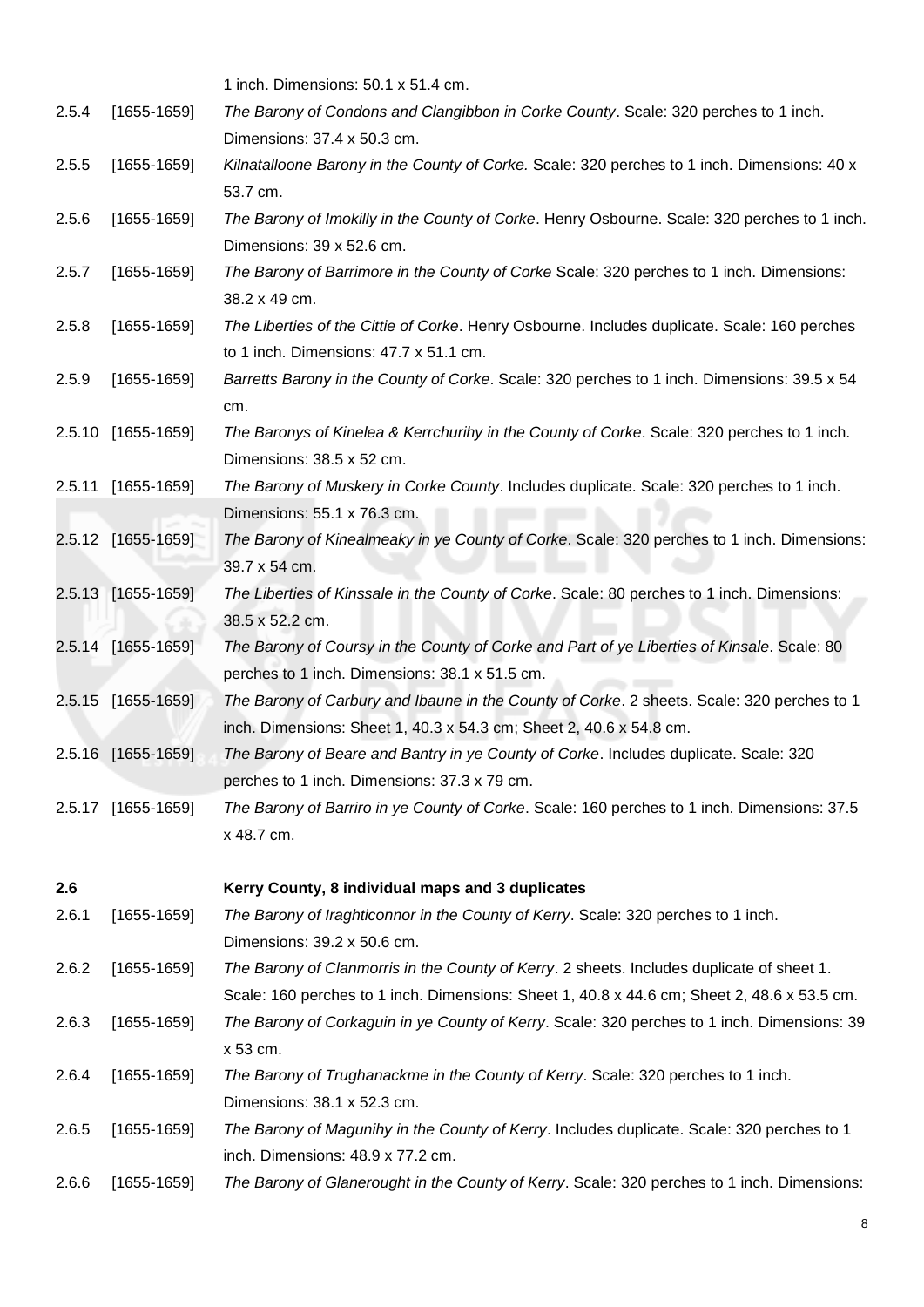37.9 x 51.5 cm.

- 2.6.7 [1655-1659] *The Barony of Dunkeron in Kerry County*. Scale: 320 perches to 1 inch. Dimensions: 38.6 x 53 cm.
- 2.6.8 [1655-1659] *The Barony of Iveragh in the County of Kerry*. Includes duplicate. Scale: 320 perches to 1 inch. Dimensions: 37.6 x 51.5 cm.

<span id="page-8-0"></span>

# JEEN **BELFAST**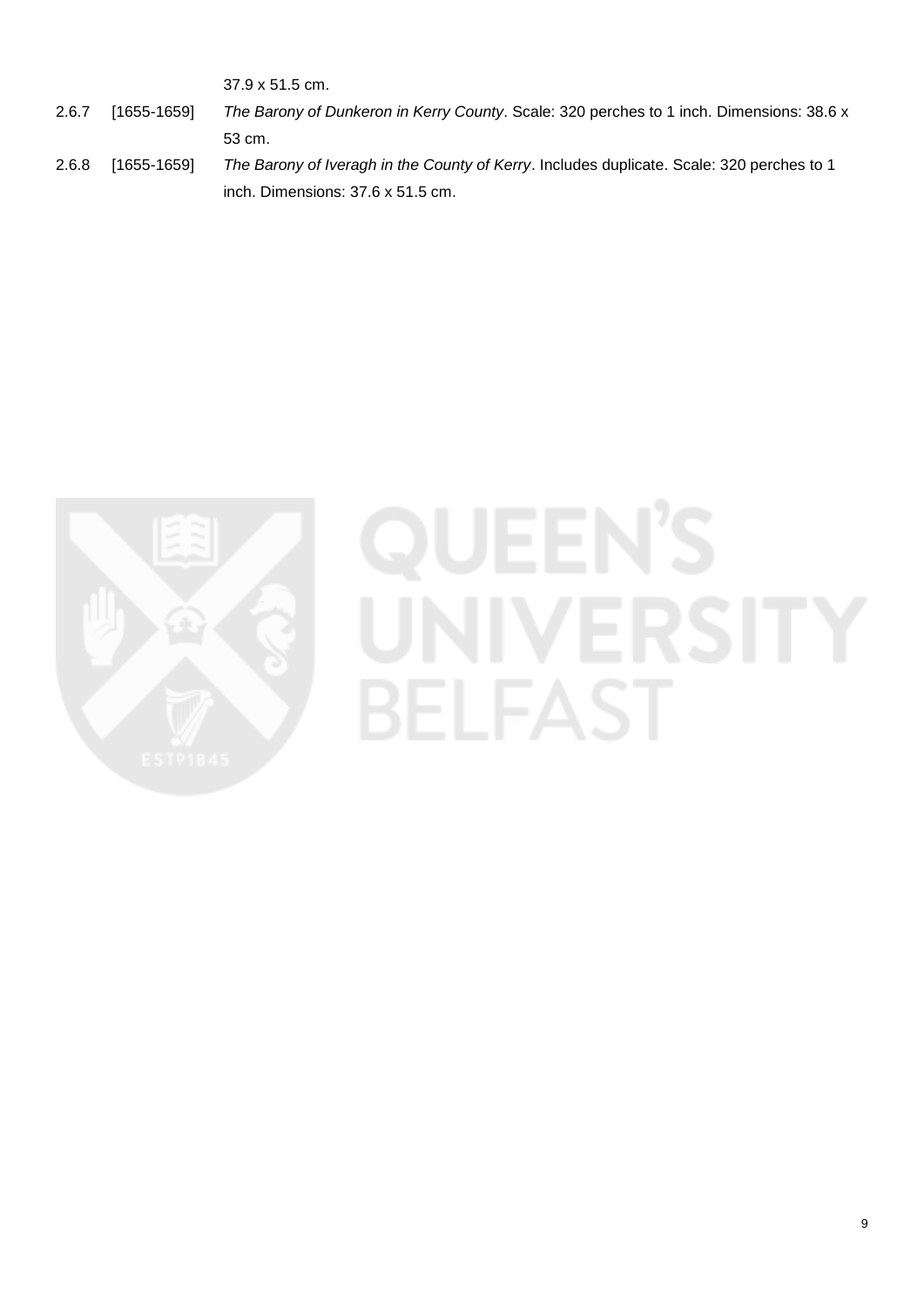3 Leinster Province, 98 individual maps and 32 duplicates

<span id="page-9-3"></span><span id="page-9-2"></span><span id="page-9-1"></span><span id="page-9-0"></span>

| 3.0   | $[1655-1659]$   | Hibernia Regnum, Leinster and Connaught Provinces, Table of Contents, 1 p, 2 copies           |
|-------|-----------------|-----------------------------------------------------------------------------------------------|
| 3.1   |                 | Louth County, 4 individual maps and 3 duplicates                                              |
| 3.1.1 | $[1655-1659]$   | The Barony of Dundalke in the County of Louth. Includes duplicate. Wm. Morgan. Scale: 160     |
|       |                 | perches to 1 inch. Dimensions: 38.6 x 74 cm.                                                  |
| 3.1.2 | $[1655-1659]$   | The Barony of Louth in the County of Louth. Includes duplicate. Scale: 160 perches to 1 inch. |
|       |                 | Dimensions: 37 x 49.5 cm.                                                                     |
| 3.1.3 | $[1655-1659]$   | The Barony of Atherdee in the County of Louth. Includes duplicate. Scale: 160 perches to 1    |
|       |                 | inch. Dimensions: 38 x 66 cm.                                                                 |
| 3.1.4 | $[1655-1659]$   | The Barony of Ferrard in the County of Lowth. P. Allen. Scale: 160 perches to 1 inch.         |
|       |                 | Dimensions: 36.5 x 51 cm.                                                                     |
| 3.2   |                 | Dublin County, 7 individual maps and 1 duplicate                                              |
| 3.2.1 | $[1655-1659]$   | The Barony of Ballrudery in the County of Dublin. Thomas West, Edward Willson & Thom          |
|       |                 | Clarke. Scale: 160 perches to 1 inch. Dimensions: 41.5 x 54.7 cm.                             |
| 3.2.2 | $[1655 - 1659]$ | The Barrony of Nethercross in the County of Dublin. Tho West & Edwt Wilson. Scale: 160        |
|       |                 | perches to 1 inch. Dimensions: 39.5 x 55.8 cm.                                                |
| 3.2.3 | $[1655-1659]$   | The Barrony of Castleknock in the County of Dublin. George Baldwin and Robert Gridler.        |
|       |                 | Scale: 160 perches to 1 inch. Dimensions: 39 x 53.2 cm.                                       |
| 3.2.4 | 1655            | The Barrony of Coolock in the County of Dublin. William Wright. Scale: 160 perches to 1 inch. |
|       |                 | Dimensions: 39.2 x 52.2 cm.                                                                   |
| 3.2.5 | $[1655-1659]$   | The Barony of Newcastle & Upper Cross in the County of Dublin. Includes duplicate. Tho        |
|       |                 | Taylor. Scale: 160 perches to 1 inch. Dimensions: 57 x 53.2 cm.                               |
| 3.2.6 | $[1655-1659]$   | The Barony of 1/2 Rathdowne in the County of Dublin. Williem Farrand & Williem Storck.        |
|       |                 | Scale: 160 perches to 1 inch. Dimensions: 39 x 48.5 cm.                                       |
| 3.2.7 | $[1655-1659]$   | The Barony of Uppr Cros in the County of Dublin. Allen. Scale: 80 perches to 1 inch.          |
|       |                 | Dimensions: 39.2 x 49 cm.                                                                     |
| 3.3   |                 | Et. Meath County, 12 individual maps and 7 duplicates                                         |
| 3.3.1 | $[1655-1659]$   | The Barony of Slaine in the County of East Meath. Includes duplicate. Pat Allen. Scale: 160   |
|       |                 | perches to 1 inch. Dimensions: 38 x 76 cm.                                                    |
| 3.3.2 | $[1655-1659]$   | The Barrony of Morgallon in East Meath County. Includes duplicate. Pat Allen. Scale: 160      |
|       |                 | perches to 1 inch. Dimensions: 38 x 71.8 cm.                                                  |
| 3.3.3 | $[1655-1659]$   | The Bar: of Kells in the County of East Meath. Includes duplicate. Scale: 160 perches to 1    |
|       |                 | inch. Dimensions: 59 x 69 cm.                                                                 |
| 3.3.4 | $[1655-1659]$   | The Halfe Barrony of Foore in the County of East Meath. Scale: 160 perches to 1 inch.         |
|       |                 | Dimensions: 38.5 x 59 cm.                                                                     |
| 3.3.5 | 1657            | The Barony of Lune in the County of Est Meath. Pat Allen. Scale: 160 perches to 1 inch.       |
|       |                 | Dimensions: 37.7 x 51.4 cm.                                                                   |
| 3.3.6 | $[1655-1659]$   | The Barrony of Navan in the County of East Meath. Includes duplicate. Pat Allen.              |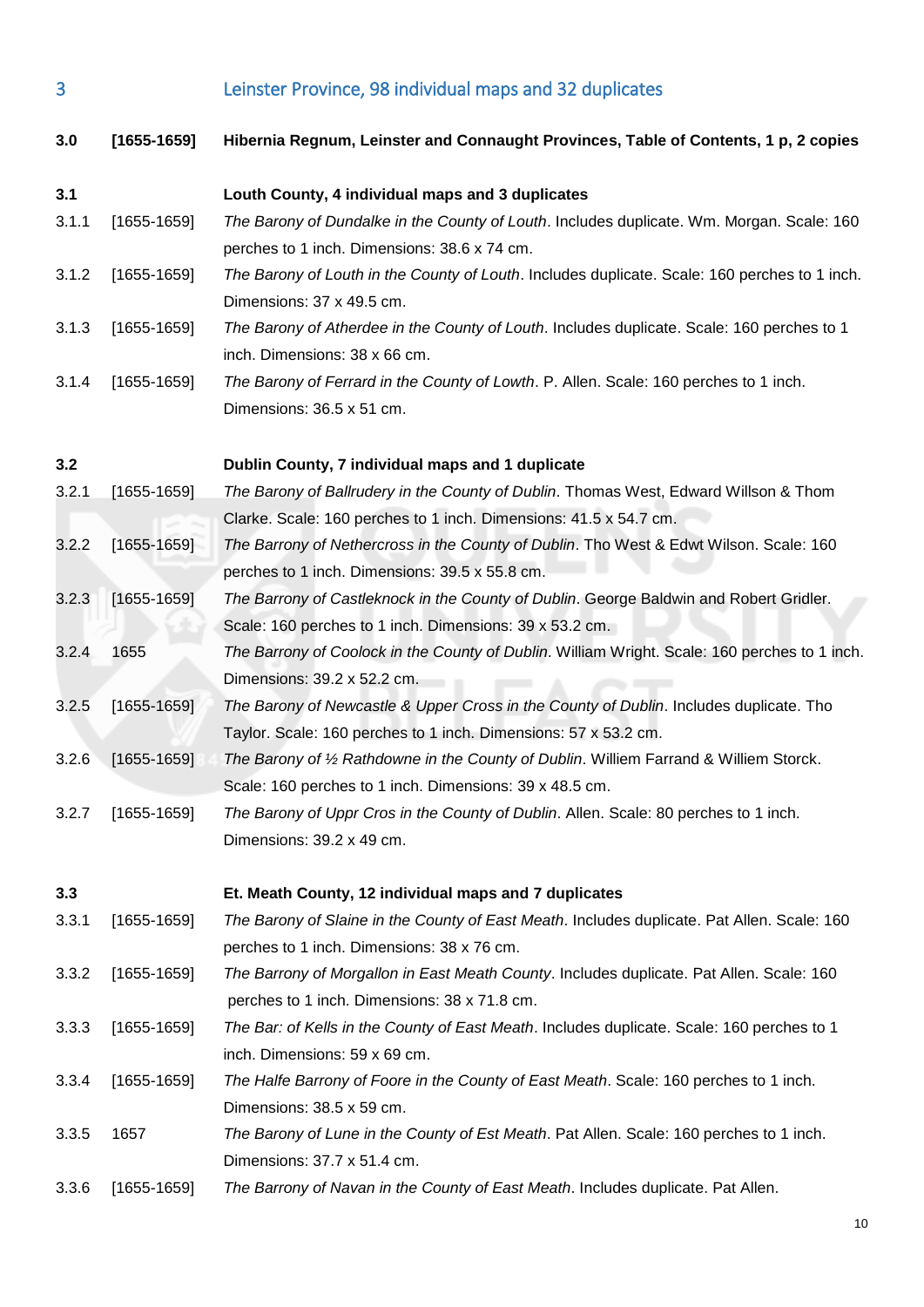<span id="page-10-0"></span>

|             |                    | Scale: 160 perches to 1 inch. Dimensions: 38.5 x 71.7 cm.                                   |
|-------------|--------------------|---------------------------------------------------------------------------------------------|
| 3.3.7       | $[1655-1659]$      | The Barrony of Dueleeke in the County of East Meath. Includes duplicate. Scale: 160         |
|             |                    | perches to 1 inch. Dimensions: 50.2 x 72.3 cm.                                              |
| 3.3.8       | 1657               | The Barony of Skreene in East Meath County. Pat Allen. Scale: 160 perches to 1 inch.        |
|             |                    | Dimensions: 38 x 51.7 cm.                                                                   |
| 3.3.9       | $[1655-1659]$      | The Barony of Rattoth in the County of Meath. Willeam Morgan. Scale: 160 perches to 1 inch. |
|             |                    | Dimensions: 39 x 52.9 cm.                                                                   |
|             | 3.3.10 [1655-1659] | The Barony of Dunboine in the County of East Meath. Includes duplicate. Scale: 80 perches   |
|             |                    | to 1 inch. Dimensions: 47.4 x 66 cm.                                                        |
| 3.3.11 1657 |                    | The Barony of Deece in the County of East Meath. Pat Allen. Scale: 160 perches to 1 inch.   |
|             |                    | Dimensions: 38 x 51.5 cm.                                                                   |
| 3.3.12 1655 |                    | The Barony of Moyfenragh in the County of Meath. Includes duplicate. William Morgan. Scale: |
|             |                    | 160 perches to 1 inch. Dimensions: 42 x 82.5 cm.                                            |
| 3.4         |                    | Wt Meath County, 12 individual maps and 1 duplicate                                         |
| 3.4.1       | 1657               | The 1/2 Barony of Foore in West Meath County. Patrick Allen. Scale: 160 perches to 1 inch.  |
|             |                    | Dimensions: 39.5 x 52.5 cm.                                                                 |
| 3.4.2       | $[1655-1659]$      | The Barony of Moygoish in the County of Wt. Meath. Scale: 160 perches to 1 inch.            |
|             |                    | Dimensions: 39.5 x 60.2 cm.                                                                 |
| 3.4.3       | $[1655-1659]$      | The Barony of Korkery in the County of West Meath. George Marshall. Scale: 160 perches to   |
|             |                    | 1 inch. Dimensions: 36.7 x 50 cm.                                                           |
| 3.4.4       | 1655               | The Barony of Delvin in the County of Westmeath. Steven Goodyeare. Scale: 160 perches to    |
|             |                    | 1 inch. Dimensions: 40 x 52.9 cm.                                                           |
| 3.4.5       | $[1655-1659]$      | The Barony of Moyashell Maheredernon in West Meath County. Pat Allen. Scale: 160            |
|             |                    | perches to 1 inch. Dimensions: 38 x 64.5 cm.                                                |
| 3.4.6       | 1655               | The Barrony of Farbill in the County of West Meath. Stephen Goodyere. Scale: 160 perches    |
|             |                    | to 1 inch. Dimensions: 38.3 x 48.8 cm.                                                      |
| 3.4.7       | 1657               | The Barony of Furtullagh in the County of Wst Meath. Patrick Allen. Scale: 160 perches to 1 |
|             |                    | inch. Dimensions: 38 x 50.5 cm.                                                             |
| 3.4.8       | $[1655-1659]$      | The Barony of Moycashel in the County of West Meath. John Humfery. Scale: 160 perches to    |
|             |                    | 1 inch. Dimensions: 40.2 x 53.3 cm.                                                         |
| 3.4.9       | $[1655-1659]$      | The Barony of Rathconrath in West Meath County. Includes duplicate. Scale: 160 perches to   |
|             |                    | 1 inch. Dimensions: 50.2 x 52.5 cm.                                                         |
|             | 3.4.10 [1655-1659] | The Barony of Kilkeny-West in west Meath County. Patrick Allen. Scale: 160 perches to 1     |
|             |                    | inch. Dimensions: 38 x 51.1 cm.                                                             |
| 3.4.11      | $[1655-1659]$      | The Territory of Brawny in the County of West Meath. George Marshall. Scale: 80 perches to  |
|             |                    | 1 inch. Dimensions: 39.2 x 55 cm.                                                           |
|             | 3.4.12 [1655-1659] | The Barrony of Clunlonan in the County of West Meath. Richard Tyle. Scale: 160 perches to 1 |
|             |                    | inch. Dimensions: 40 x 51.9 cm.                                                             |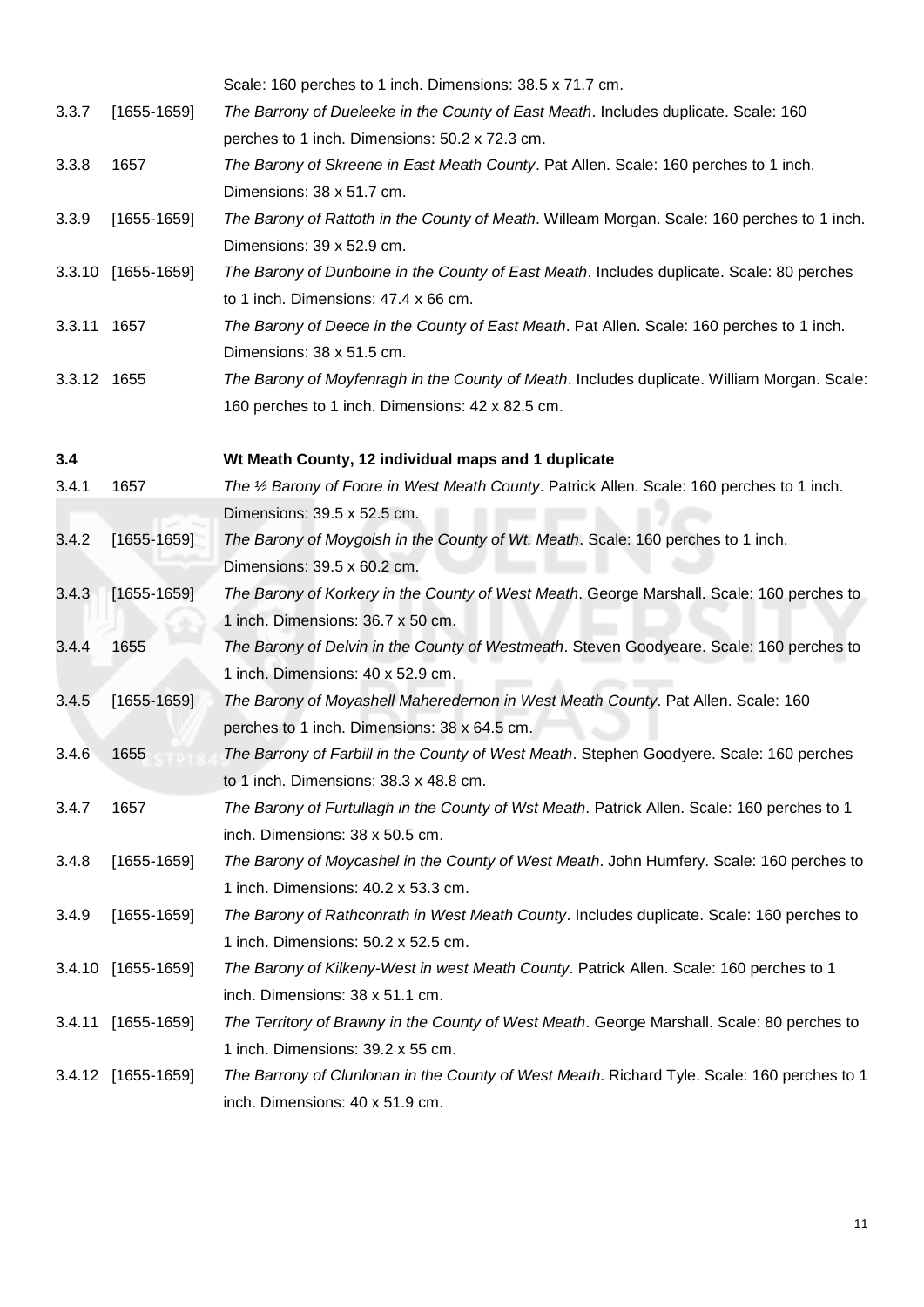<span id="page-11-2"></span><span id="page-11-1"></span><span id="page-11-0"></span>

| 3.5   |                    | Longford County, 6 individual maps and 3 duplicates                                                                                      |
|-------|--------------------|------------------------------------------------------------------------------------------------------------------------------------------|
| 3.5.1 | $[1655-1659]$      | The Barony of Longford in ye County of Longford. Includes duplicate. John Simons, Æneas                                                  |
|       |                    | Higgins & John Steele. Scale: 160 perches to 1 inch. Dimensions: 48 x 78 cm.                                                             |
| 3.5.2 | $[1655-1659]$      | The Barony of Granard in Longford County. Includes duplicate. Scale: 160 perches to 1 inch.                                              |
|       |                    | Dimensions: 80.3 x 56 cm.                                                                                                                |
| 3.5.3 | $[1655-1659]$      | The Barony of Ardagh in ye County of Longford. Includes duplicate. Scale: 160 perches to 1<br>inch. Dimensions: 39.6 x 66.6 cm.          |
| 3.5.4 | $[1655-1659]$      | The Barony of Moydow in the County of Longford. George Marshall. Scale: 160 perches to 1<br>inch. Dimensions: 37.5 x 50.3 cm.            |
| 3.5.5 | $[1655-1659]$      | Thee Barony of Rathlin in the County of Longford. Scale: 160 perches to 1 inch. Dimensions:                                              |
|       |                    | 35 x 60.5 cm.                                                                                                                            |
| 3.5.6 | $[1655-1659]$      | The Barrony of Abbyshrewl in the County of Longforde. Scale: 160 perches to 1 inch.<br>Dimensions: 35.9 x 49 cm.                         |
| 3.6   |                    | King's County [Offaly], 10 individual maps and 5 duplicates                                                                              |
| 3.6.1 | $[1655-1659]$      | The Barrony of Garriecastle in the Kings County. Includes duplicate. Tho Wilson. Scale: 160                                              |
|       |                    | perches to 1 inch. Dimensions: 77.2 x 53 cm.                                                                                             |
| 3.6.2 | $[1655-1659]$      | The Barrony of Eglish in the Kings County. Scale: 160 perches to 1 inch. Dimensions: 38.3 x                                              |
|       |                    | 51.5 cm.                                                                                                                                 |
| 3.6.3 | $[1655-1659]$      | The Barony of Balliboy in the Kings County. Scale: 160 perches to 1 inch. Dimensions: 39.8 x                                             |
|       |                    | 54 cm.                                                                                                                                   |
| 3.6.4 | $[1655-1659]$      | The Barony of Balycowen in the Kings County. Patrick Raggatt. Scale: 160 perches to 1 inch.<br>Dimensions: 41.5 x 53.9 cm.               |
| 3.6.5 | $[1655-1659]$      | The Barrony of Kilcoursy in ye Kings County. Patrick Raggatt. Scale: 160 perches to 1 inch.                                              |
|       |                    | Dimensions: 40.5 x 51.6 cm.                                                                                                              |
| 3.6.6 | $[1655-1659]$      | The Barrony of Phillipstowne in the Kings County. Includes duplicate. Patrick Raggatt. Scale:                                            |
|       |                    | 160 perches to 1 inch. Dimensions: 42 x 66 cm.                                                                                           |
| 3.6.7 | $[1655-1659]$      | The Barony of Warrenstowne in the Kings County. Includes duplicate. Patrick Raggett. Scale:                                              |
|       | $[1655-1659]$      | 80 perches to 1 inch. Dimensions: 53 x 52 cm.                                                                                            |
| 3.6.8 |                    | The Barony of Coolestown in the Kings County. Patrick Raggatt. Scale: 160 perches to 1<br>inch. Dimensions: 41.5 x 53.7 cm.              |
|       |                    |                                                                                                                                          |
| 3.6.9 | 1657               | The Barony of Ballibritt in the Kings County. Includes duplicate. John Carkas. Scale: 160                                                |
|       |                    | perches to 1 inch. Dimensions: 50.5 x 54 cm.                                                                                             |
|       | 3.6.10 [1655-1659] | The Barony of Clonlisk in ye Kings County. Includes duplicate. Patrick Raggatt. Scale: 160<br>perches to 1 inch. Dimensions: 42 x 54 cm. |
|       |                    |                                                                                                                                          |
| 3.7   |                    | Queenes County [Laois], 8 individual maps and 1 duplicate                                                                                |
| 3.7.1 | $[1655-1659]$      | The Barony of Portnehinch in Queenes County. Scale: 160 perches to 1 inch. Dimensions:<br>39.5 x 53.4 cm.                                |
| 3.7.2 | $[1655-1659]$      | The Barony of Tenehinch in the Queenes County. Scale: 160 perches to 1 inch. Dimensions:<br>40.2 x 54.3 cm.                              |
| 3.7.3 | $[1655-1659]$      | The Barony of Upper Ossory in Queens County. Scale: 320 perches to 1 inch. Dimensions:                                                   |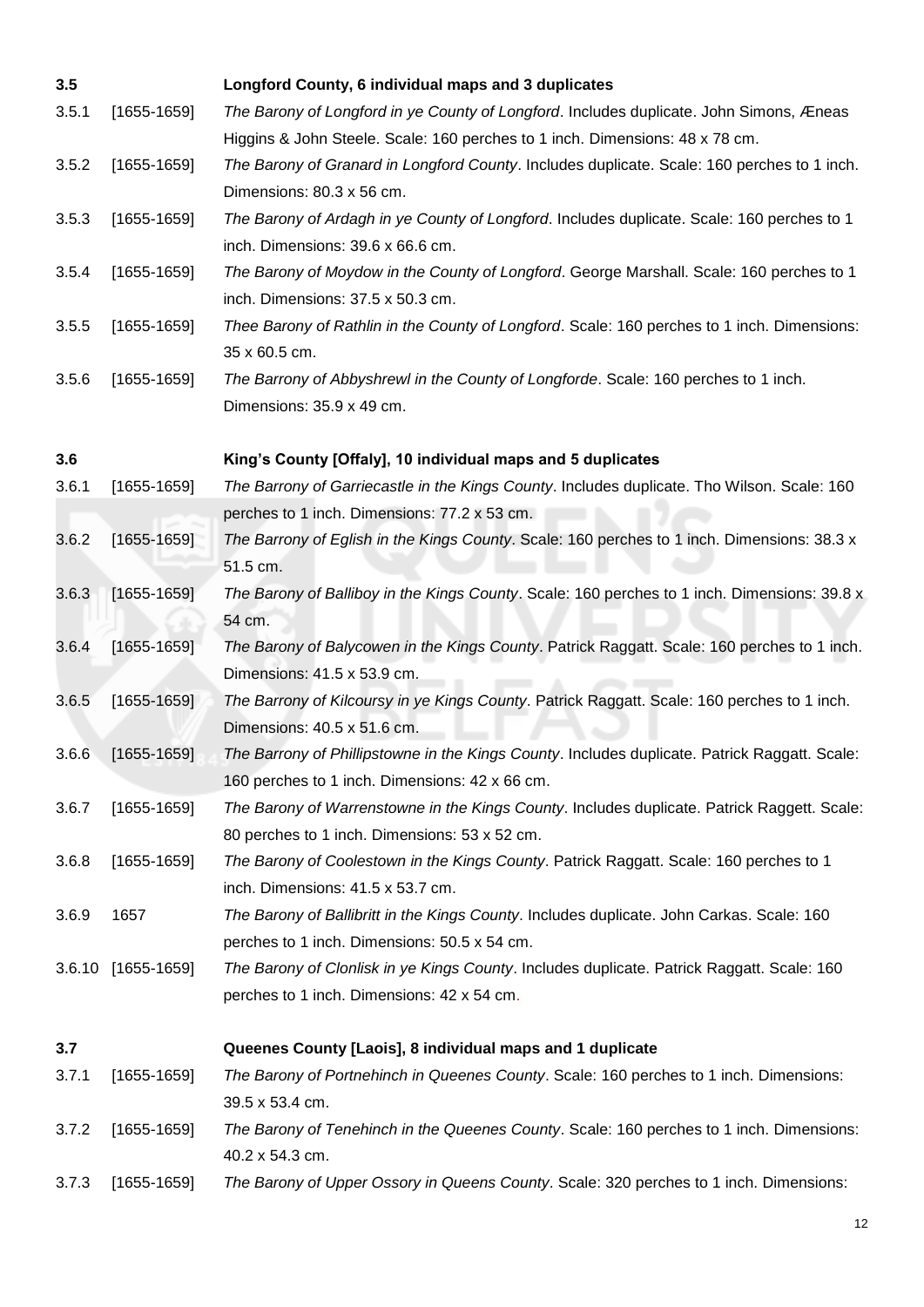<span id="page-12-1"></span><span id="page-12-0"></span>

|       |                    | 40.5 x 54.9 cm.                                                                                             |
|-------|--------------------|-------------------------------------------------------------------------------------------------------------|
| 3.7.4 | $[1655-1659]$      | The Barony of Maryburrogh in the Queenes County. Includes duplicate. Scale: 160 perches                     |
|       |                    | to 1 inch. Dimensions: 56.7 x 52.7 cm.                                                                      |
| 3.7.5 | $[1655-1659]$      | The Barony of Stradbally in ye Queenes County. Scale: 160 perches to 1 inch. Dimensions:<br>38.7 x 52.5 cm. |
| 3.7.6 | $[1655-1659]$      | The Barrony of Ballyadams in ye Queens County. Thomas Hunter. Scale: 160 perches to 1                       |
|       |                    | inch. Dimensions: 40.7 x 51.3 cm.                                                                           |
| 3.7.7 | $[1655-1659]$      | The Barony of Cullinag in the Queenes County. Scale: 160 perches to 1 inch. Dimensions:<br>38.9 x 52.9 cm.  |
| 3.7.8 | $[1655-1659]$      | The Barony of Slewmargie in the Queenes County. Scale: 160 perches to 1 inch. Dimensions:<br>38.4 x 53 cm.  |
| 3.8   |                    | Kildare County, 10 individual maps and 1 duplicate                                                          |
| 3.8.1 | $[1655-1659]$      | The Barony of Carbury in ye County of Kildare. Scale: 160 perches to 1 inch. Dimensions:<br>40.1 x 54.2 cm. |
| 3.8.2 | $[1655-1659]$      | The Barrony of Ikeathy and Oughterany in Kildare County. George Marshall. Scale: 160                        |
|       |                    | perches to 1 inch. Dimensions: 41.5 x 53.7 cm.                                                              |
| 3.8.3 | 1655               | The Barrony of Salt in the County of Kildare. Edward Lucas. Scale: 160 perches to 1 inch.                   |
|       |                    | Dimensions: 38.5 x 55.5 cm.                                                                                 |
| 3.8.4 | 1655               | The Barrony of Naas in the County of Kildare. Includes duplicate. John Karkase. Scale: 160                  |
|       |                    | perches to 1 inch. Dimensions: 40.5 x 74 cm.                                                                |
| 3.8.5 | $[1655-1659]$      | The Barony of Claine in the County of Kildare. Scale: 160 perches to 1 inch. Dimensions: 41.2<br>x 55.5 cm. |
| 3.8.6 | $[1655-1659]$      | The Barony of Great Connel in ye County of Kildare. Scale: 160 perches to 1 inch.                           |
|       |                    | Dimensions: 41 x 54.5 cm.                                                                                   |
| 3.8.7 | $[1655-1659]$      | The Barony of Ophaly in the County of Kildare. Scale: 200 perches to 1 inch. Dimensions:                    |
|       |                    | 39.6 x 53.5 cm.                                                                                             |
| 3.8.8 | $[1655-1659]$      | The Barony of Norrogh and Rabane in Kildare County. Scale: 160 perches to 1 inch.                           |
|       |                    | Dimensions: 39.8 x 53.5 cm.                                                                                 |
| 3.8.9 | $[1655-1659]$      | The Barony of Kilcullin in the County of Kildare. Scale: 80 perches to 1 inch. Dimensions: 40 x<br>54.3 cm. |
|       | 3.8.10 [1655-1659] | The Barony of Kilcah in the County of Killdare. Scale: 160 perches to 1 inch. Dimensions:                   |
|       |                    | 40.1 x 54 cm.                                                                                               |
| 3.9   |                    | <b>Wicklow County, 5 individual maps and 3 duplicates</b>                                                   |
| 3.9.1 | $[1655-1659]$      | The Halfe Barony of Rathdowne in the County of Wicklow. Scale: 160 perches to 1 inch.                       |
|       |                    | Dimensions: 38.3 x 52.5 cm.                                                                                 |
| 3.9.2 | $[1655-1659]$      | The Barony of Talbotstowne in the County of Wicklow. Scale: 320 perches to 1 inch.                          |
|       |                    | Dimensions: 38.5 x 52.5.                                                                                    |
| 3.9.3 | $[1655-1659]$      | The Barony of Ballinecur in the County of Wicklow. Includes duplicate. Scale: 320 perches to                |
|       |                    | 1 inch. Dimensions: 38.5 x 64.2 cm.                                                                         |
| 3.9.4 | $[1655-1659]$      | The Barony of Newcastle in the County of Wickloe. Includes duplicate. Scale: 160 perches to                 |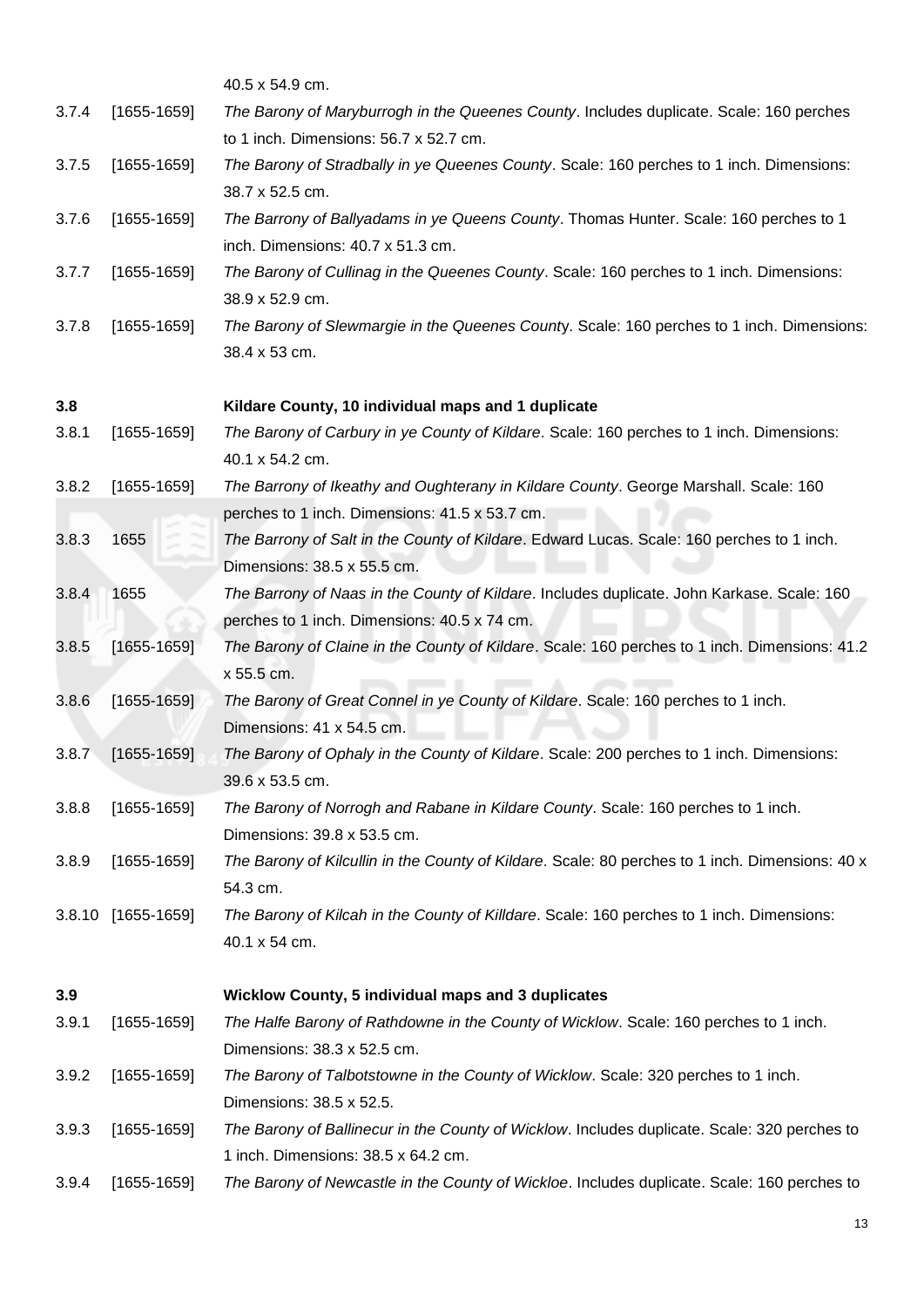<span id="page-13-4"></span><span id="page-13-3"></span><span id="page-13-2"></span><span id="page-13-1"></span><span id="page-13-0"></span>

|              |                     | 1 inch. Dimensions: 49 x 56 cm.                                                                                                                           |
|--------------|---------------------|-----------------------------------------------------------------------------------------------------------------------------------------------------------|
| 3.9.5        | $[1655-1659]$       | The Barony of Arklow in the County of Wicklow. Includes duplicate. Scale: 160 perches to 1                                                                |
|              |                     | inch. Dimensions: 38.2 x 66.2 cm.                                                                                                                         |
| 3.10         |                     | Catherlogh County [Carlow], 5 individual maps and 2 duplicates                                                                                            |
| 3.10.1       | $[1655-1659]$       | The Barony of Ravillie in ye County of Catherlough. Scale: 160 perches to 1 inch.<br>Dimensions: 41.4 x 52.7 cm.                                          |
|              | 3.10.2 [1655-1659]  | The Barony of Catherlogh in the County of Catherlogh. Scale: 160 perches to 1 inch.<br>Dimensions: 40.9 x 51.7 cm.                                        |
|              | 3.10.3 [1655-1659]  | The Barony of Forth and part of the Barony of St. Mullin in ye County of Catherlogh. Scale:<br>160 perches to 1 inch. Dimensions: 39.4 x 53.6 cm.         |
|              | 3.10.4 [1655-1659]  | The Barony of Idronie in the County of Catherlogh. Includes duplicate. Scale: 160 perches to<br>1 inch. Dimensions: 39.5 x 64.5 cm.                       |
|              | 3.10.5 [1655-1659]  | Part of the Barony of Saint Mullin in ye County of Catherlogh. Includes duplicate. Scale: 80<br>perches to 1 inch. Dimensions: 52.3 x 67.2 cm.            |
| 3.11         |                     | Kilkenney County, 11 individual maps and 3 duplicates                                                                                                     |
| 3.11.1       | $[1655 - 1659]$     | The Barony of Fassaghdning in the County of Kilkenny. Scale: 160 perches to 1 inch.<br>Dimensions: 45.7 x 51.8 cm.                                        |
|              | 3.11.2 [1655-1659]  | The Barony of Galmoy in ye County of Kilkenny. Includes duplicate. Scale: 160 perches to 1<br>inch. Dimensions: 54.2 x 51.5 cm.                           |
|              | 3.11.3 [1655-1659]  | The Barony of Cranagh in the County of Kilkenny. Scale: 160 perches to 1 inch. Dimensions:<br>38.7 x 51.2 cm.                                             |
|              | 3.11.4 [1655-1659]  | The Liberties of the Citty of Kilkenny. Includes duplicate. George Marshall. Scale: 80 perches<br>to 1 inch. Dimensions: 53.6 x 53.2 cm.                  |
|              | 3.11.5 [1655-1659]  | The Barony of Gowran in the Count of Kilkenny. No scale given. Dimensions: 39 x 60.5 cm.                                                                  |
|              | 3.11.6 [1655-1659]  | The Barony of Sheelelogher the County of Kilkenny. No scale given. Dimensions: 36 x 49 cm.                                                                |
|              | 3.11.7 [1655-1659]  | The Liberties of Callan in the County of Kilkenny. Scale: 80 perches to 1 inch. Dimensions: 39<br>x 52.8 cm.                                              |
|              | 3.11.8 [1656]       | The Barony of Kells in the County of Kilkeney. John Courtny. Scale: 160 perches to 1 inch.<br>Dimensions: 37.7 x 80.5 cm.                                 |
| 3.11.9 1657  |                     | The Barony of Knocktopher in the County of Kilkeny. William Wright. Scale: 160 perches to 1<br>inch. Dimensions: 36.3 x 55 cm.                            |
|              | 3.11.10 [1655-1659] | The Barony of luerke in the County of Kilkeny. Randolph Maning. Scale: 160 perches to 1<br>inch. Dimensions: 37.5 x 52.3 cm.                              |
| 3.11.11 1657 |                     | Ida, Igrin, and Ibercon Baronys in the County of Kilkenny. Includes duplicate. John Buckley.<br>Scale: 160 perches to 1 inch. Dimensions: 35.8 x 70.5 cm. |
| 3.12         |                     | Wexford County, 8 individual maps and 2 duplicates                                                                                                        |
| 3.12.1       | $[1655-1659]$       | The Barony of Gory in the County of Wexford. Includes duplicate. Scale: 160 perches to 1<br>inch. Dimensions: 42.6 x 81.6 cm.                             |
|              | 3.12.2 [1655-1659]  | The Barony of Scarwelch in Wexford County. Scale: 320 perches to 1 inch. Dimensions:                                                                      |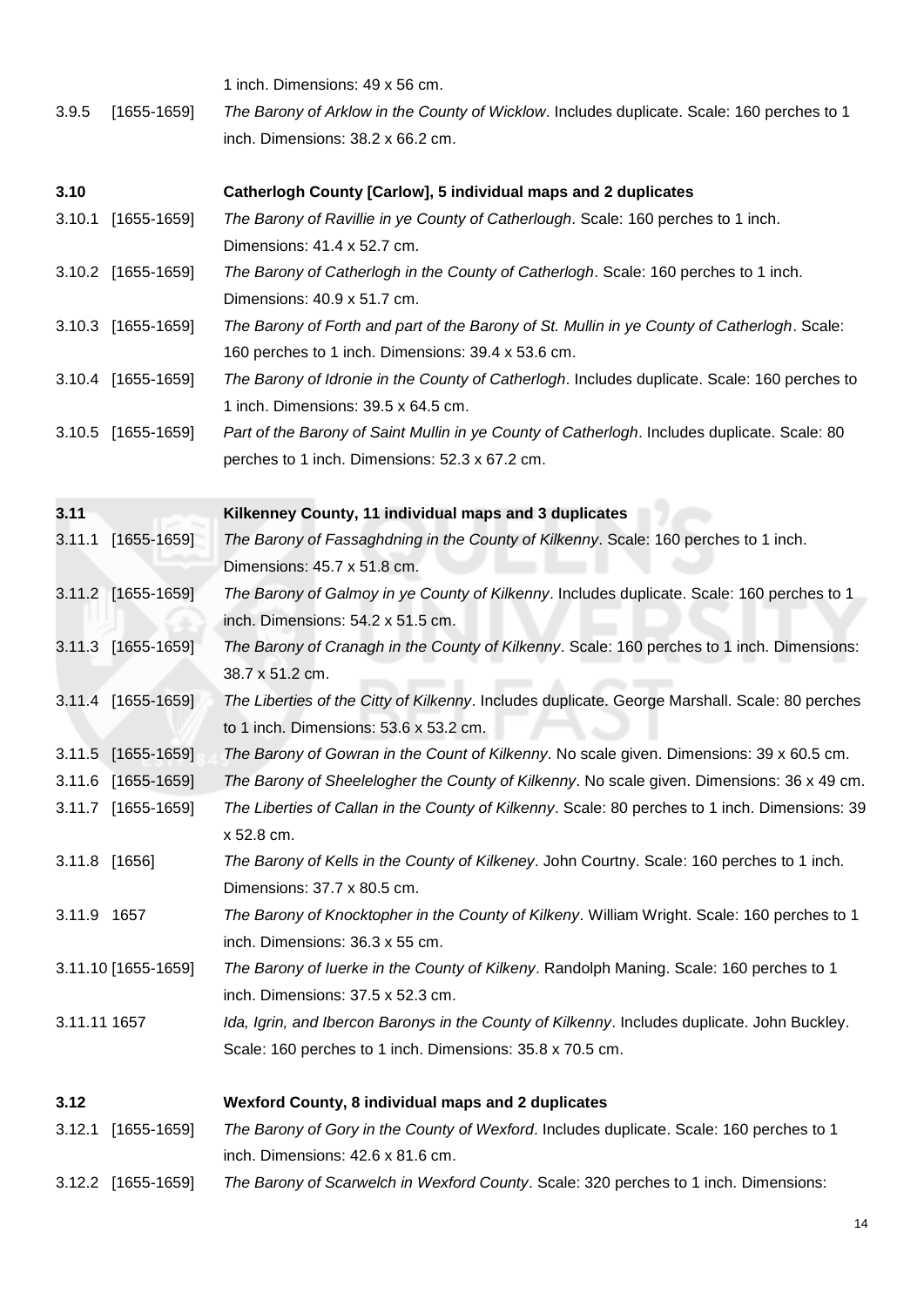|                    | 37 x 53.5 cm.                                                                               |
|--------------------|---------------------------------------------------------------------------------------------|
| 3.12.3 [1655-1659] | The Barony of Ballaghgeene in Wexfoord County. Includes duplicate. Scale: 160 perches to    |
|                    | 1 inch. Dimensions: 36.3 x 78.3 cm.                                                         |
| 3.12.4 [1655-1659] | The Barony of Bantrie in the County of Wexford. Scale: 320 perches to 1 inch. Dimensions:   |
|                    | 36 x 52 cm.                                                                                 |
| 3.12.5 [1655-1659] | The Barony of Sheelmaleere in ye County of Wexford. Scale: 320 perches to 1 inch.           |
|                    | Dimensions: 35.6 x 52 cm.                                                                   |
| 3.12.6 [1655-1659] | The Barony of Sheelbourne in the County of Wexford. Scale: 160 perches to 1 inch.           |
|                    | Dimensions: 42.6 x 64 cm.                                                                   |
| 3.12.7 [1655-1659] | The Barony Bargie in the County of Wexford. Scale: 160 perches to 1 inch. Dimensions: 36.3  |
|                    | x 52.5 cm.                                                                                  |
| 3.12.8 [1655-1659] | The Barony of Forth in ye County of Wexford. Scale: 160 perches to 1 inch. Dimensions: 39.5 |
|                    | x 53.2 cm.                                                                                  |



## **QUEEN'S** UNIVERSITY **BELFAST**